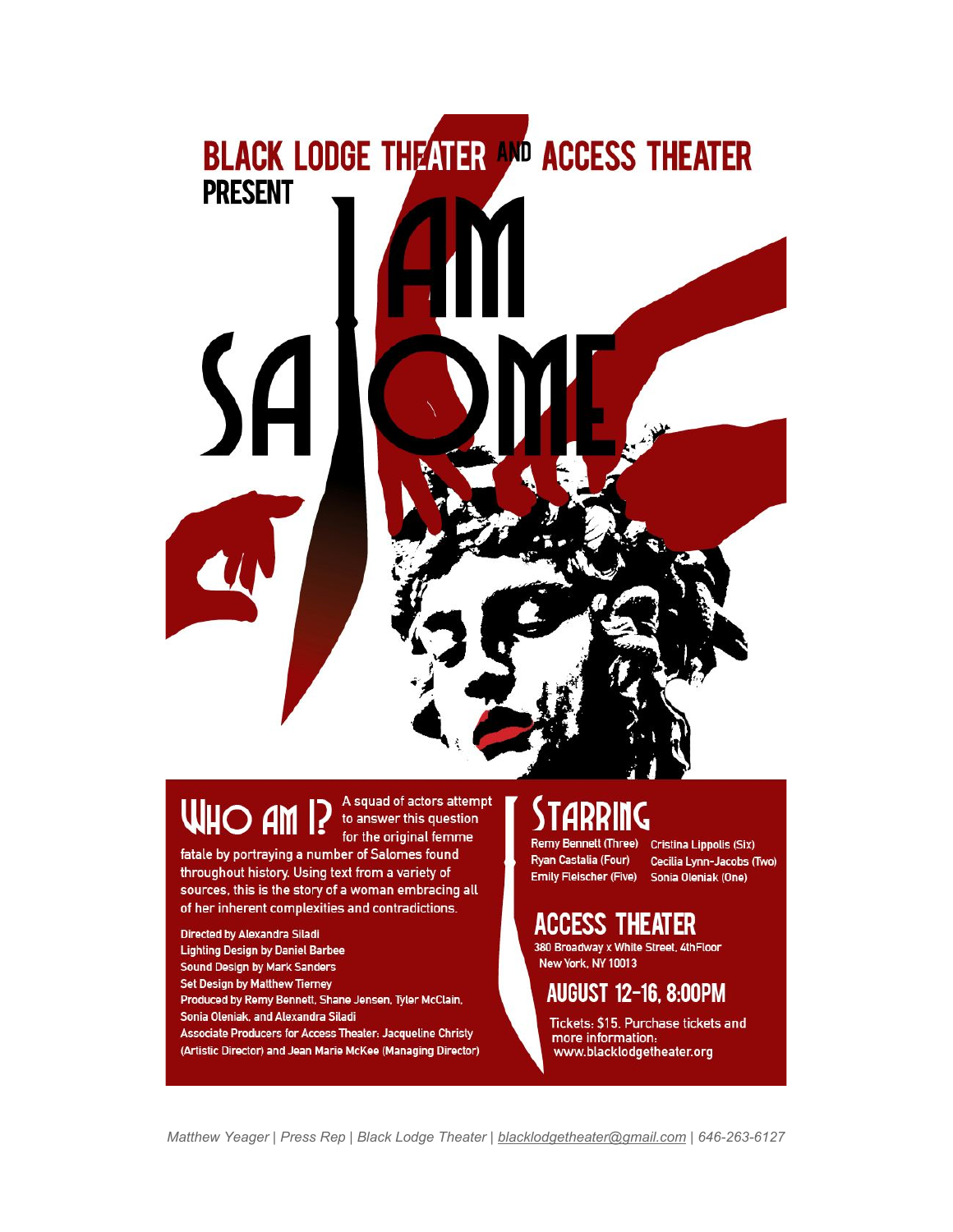#### BLACK LODGE THEATER AND ACCESS THEATER PRESENT **I AM SALOME** AN INTERPRETATION OF CHARLES MEE'S *SALOME*

Access Theater, 380 Broadway x White Street, 4th Floor New York, NY 10013 August 12-16, 8:00pm Tickets: \$15. [Purchase](https://www.artful.ly/store/events/6618) tickets here or at the door.

Directed by Alexandra Siladi Lighting Design by Daniel Barbee Sound Design by Mark Sanders Set Design by Matthew Tierney Produced by Remy Bennett, Shane Jensen, Tyler McClain, Sonia Oleniak, and Alexandra Siladi Associate Producers for Access Theater: Jacqueline Christy (Artistic Director) and Jean Marie McKee (Managing Director)

Starring: Remy Bennett, Ryan Castalia, Emily Fleischer, Cristina Lippolis, Cecilia Lynn-Jacobs, and Sonia Oleniak

#### **FOR IMMEDIATE RELEASE.**

July 25, 2015/New York, NY–In this World Premiere of *I Am Salome,* awardwinning director **Alexandra Siladi** pieces together a unique version of the classic titular character based on the innovative work of American author/playwright **Charles Mee**. With a troupe of six actors portraying the iconic and dangerous female temptress, Salome - the original *femme fatale* - Siladi creates a theatrical collage that depicts myriad Salomes found throughout history. This provocative interpretation explores from a female perspective why sex is perpetually and inextricably linked to danger.

Mee crafted his original play by culling together the writings of Colette, Gustave Flaubert, Camille Paglia, Catherine Millet, Annie Sprinkle as well as anonymous Internet-based authors. Siladi takes her cue from Mee's mosaic approach by allowing a multitude of performers give voice to the character. The iconic role is re-imagined in this limited engagement for the millenial, culturally fluid, ADD-generation-one as obsessed with the trans-formative Caitlyn Jenner as much as they would be with the "Barbie" murderer, Karla Homolka. Starting with cold read auditions for the title character, follow the actors as they make their way to an empty club at the end of the world, telling shared stories about their sexual emergence in an attempt to find their innocence and embrace all of their inherent complexities and contradictions.

#### **ABOUT THE ARTISTS:**

**Alexandra Siladi (Director)** Artistic Director of Black Lodge [Theater.](http://www.blacklodgetheater.org/) A graduate of UCLA's School of Theater, Film, and Television, works that she directed, produced, designed, and developed have been seen in New York at the Bleecker Street Theater, JACK NYC, Galapagos Art Space, The Access Theater, The Brick Theater, The Silent Barn, and The Collapsable Hole. She started her career in theater working on productions with Theater for a New Audience, The Wooster Group, Incubator Arts Project, and The Westport Country Playhouse. She's currently working on the world-premiere of author Barry Gifford's *Do the Blind Dream*? A fundraiser was held for the project at Anthology Film Archives hosted by VICE. The production is planned to premiere in spring 2017. In addition to her creative work, Alexandra is currently Associate Manager, Development Events at the New York Public Library. [www.tajlisiladi.com](http://www.tajlisiladi.com/)

**Remy Bennett (Three)** is a New York based writer, director, and actor. Rémy trained at the central school of speech and drama in London where she received at BA in drama. she has directed music videos for musicians such as Skaters, Hurray for the Riff Raff, Fall On Your Sword, and artist Mike Viola. Her acting credits include *The Wolf of*